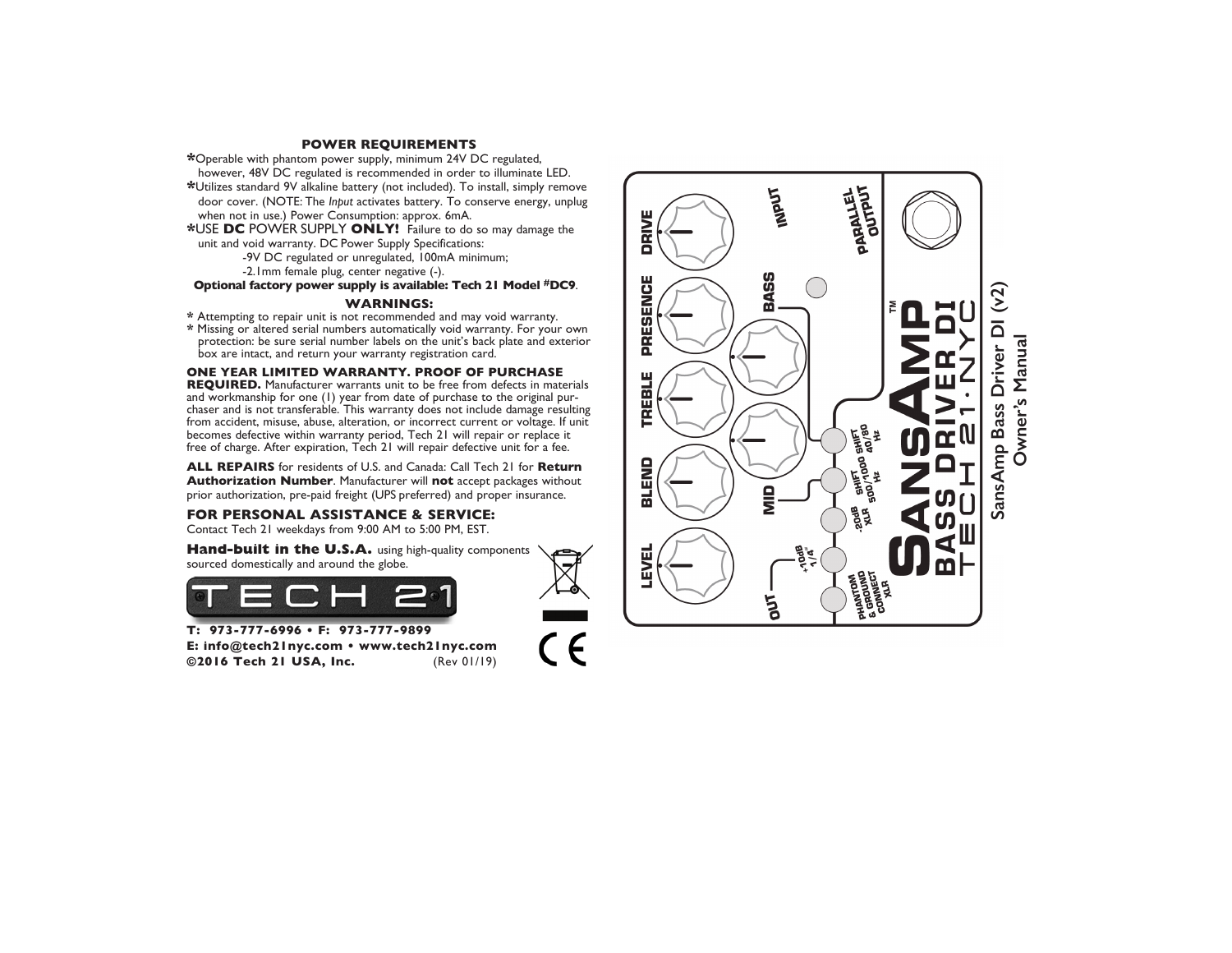# **PRODUCT OVERVIEW**

The SansAmp Bass Driver DI has been an arsenal staple for players and studios almost since the day it was introduced in 1994. This multi-function, multi-application pedal dials up big vintage tube tones, bright modern slap sounds, gnarly distortions, and all in between. So, after all these years, why change it now?

We thought it was time for a little modernization. Since the popularity of 5 and 6-string basses has gone beyond fad status and become mainstream, we added a switch to adjust the bass frequency to extend into those lower registers. We also added a mid-range control and a switch to adjust its frequency. The core of the SansAmp Bass Driver and all of its tones remain true to its original design.

As with each SansAmp model, the controls are designed to give *you* the flexibility to customize your own sound. After all, the greatest inspiration comes from having the sound that's right for you.

#### **APPLICATIONS**

#### **WITH A BASS AMP RIG:**

**-As a Pre-Amp:** Run the 1/4" *Output* of the SansAmp Bass Driver DI directly into the power amp input, a.k.a. "effects return" (if applicable), of an amp. This will bypass the tone-coloring pre-amp section of the amp rig. **-As a Stomp Box:** Run the 1/4" *Output* into the front input of an amp. For best results, keep the SansAmp Bass Driver's *Level* close to unity gain so as not to overload the amp's input, which could yield undesirable distortion.

**TO DRIVE A POWER AMP:** Run the 1/4" *Output,* or the *XLR Output* to the corresponding input of a power amp, and adjust your stage volume with the *Level* control of the SansAmp Bass Driver DI.

**NOTE:** When running into the power amp input of an amp or a power amp alone, make sure to set the *Output Level Switches* as follows:

If using 1/4-inch: +10dB engaged (in position).

If using XLR: -20dB disengaged (out position).

Then adjust *Level* as needed. If you are so inclined, this is the time to crank it!

**TO RECORD DIRECT:** Plug the *XLR* or 1/4" *Output* directly into the input of a mixer/recorder. Work with the input trim control on the mixer/ recorder and be sure not to overload its input. If the *Level* on the SansAmp Bass Driver is below 12 o'clock and is overloading the board, use the respective output level switch to reduce the output:

If using 1/4-inch: +10dB disengaged (out position).

If using XLR: -20dB engaged (in position).

Bear in mind full-range systems yield a wide frequency response. Therefore, we suggest you start with the EQ levels at 12 o'clock and then increase/ decrease to taste.

# **GUIDE TO CONTROLS**

**PRESENCE:** brings out the upper harmonic content and attack. For a smoother high end and for clean settings, decrease to taste.

**DRIVE:** adjusts the input sensitivity, as well as the overall amount of gain and overdrive, similar to when the output section of a tube amp is being pushed.

**MID, BASS & TREBLE:** Unlike passive controls that only cut, these **active** tone controls cut or boost ±12dB from unity gain (12 o'clock). NOTE: The overall output level will change relative to your EQ settings. Simply adjust the *Level* control accordingly to compensate.

**MID SHIFT** switch changes the frequency from 500 Hz (up position) to 1000 Hz. **BASS SHIFT** switch changes the frequency from 40 Hz (up position) to 80 Hz to accommodate 5- and 6-string basses that extend into the lower registers.

**BLEND** controls the ratio of SansAmp Tube Amplifier Emulation circuitry and your direct instrument signal. In most cases, you will probably have this set at maximum (100% SansAmp). For certain applications, however, such as an ultra-transparent sound or for use with piezo pickup-equipped instruments, you may want to blend-in the direct signal to achieve your desired sound. While the SansAmp Tube Amplifier Emulation circuitry is bypassed when *Blend* is at minimum, the *Mid, Bass, Treble* and *Level* controls remain active.

**LEVEL** adjusts the output level of both the 1/4" and XLR outputs.

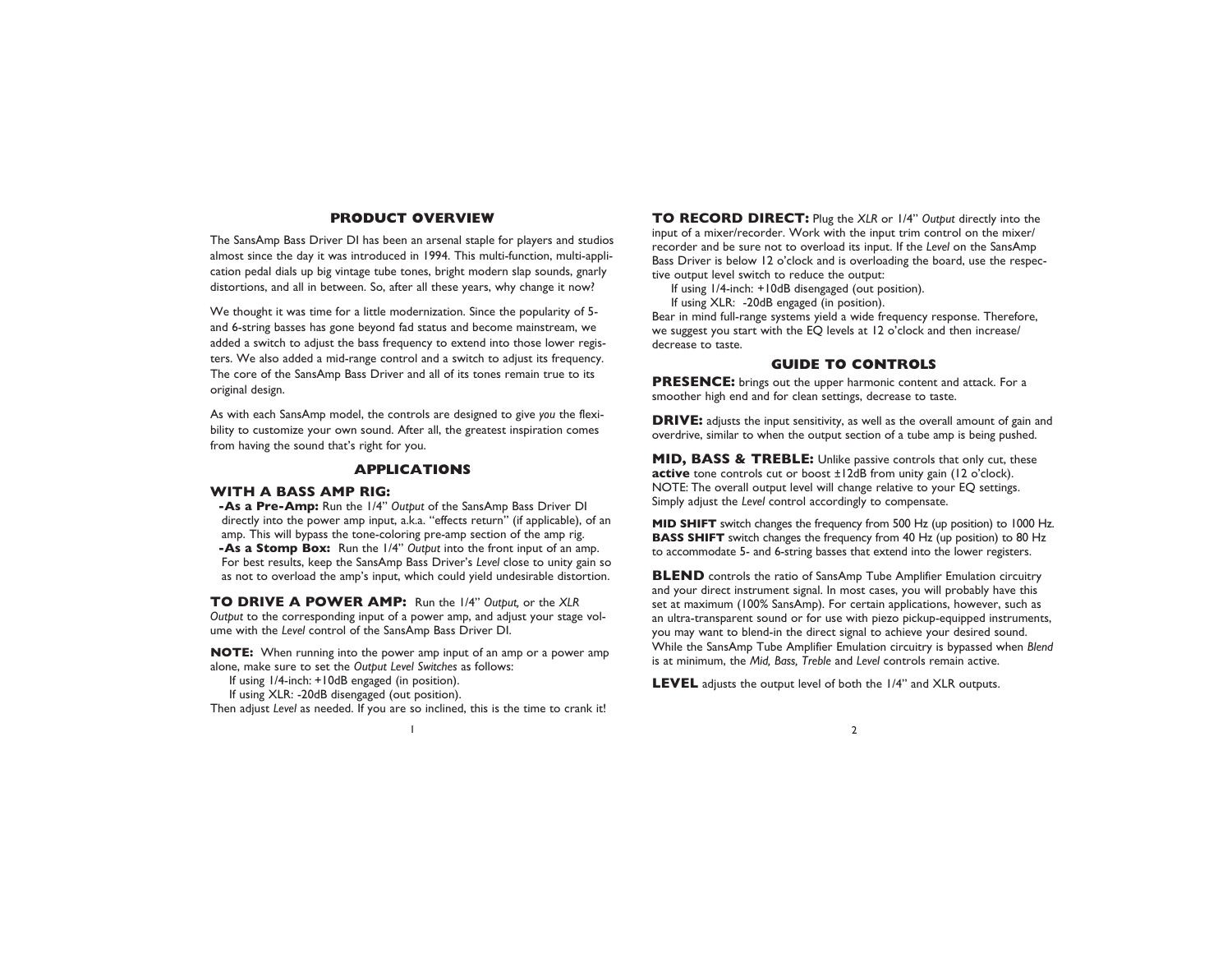## **THE INS AND OUTS**

Follow *Standard Audio Procedure* to avoid unwanted and potentially speakerdamaging "pops" when connecting or disconnecting any equipment:

## **Always mute mixing board and/or turn down amp volume before plugging or unplugging!**

# **IMPORTANT: TURN ON FIRST. TURN OFF LAST.**

**INPUT:** 1/4", 1megOhm, instrument level. Switches battery power on/off. To avoid battery drain, **unplug when unit is not in use. AND... DON'T FORGET TO MUTE!**

**PARALLEL OUTPUT:** 1/4" unbalanced direct output is "hard-wired" parallel with input jack. Instrument signal passes through, UNEFFECTED, to the input of your stage amplification system, if desired.

**BALANCED XLR OUTPUT:** Balanced low Z output. Sends effected or uneffected signal to mixing console/recorder, depending on the orientation of the *Footswitch*.

**XLR Output Level Switch:** -20dB pad to match the output to equipment with different input level requirements. Disengaged (out position), the output is 0dB. Engaged (in position), the output is -20dB.

**1/4" OUTPUT:** Unbalanced low Z output. Sends effected or uneffected signal to amp rig or power amp, as per the orientation of the *Footswitch*.

**1/4" Output Level Switch:** +10dB boost to match the output to equipment with different input level requirements. Disengaged (out position), the output is -10dB. Engaged (in position), the output is 0dB.

**FOOTSWITCH, with corresponding LED indicator:** Engages/disengages SansAmp Tube Amplifier Emulation circuitry. Engaged, LED will be on. Tonality and gain structure are affected as determined by the setting of the controls. Delivers effected signal through the *XLR Output* and 1/4" *Output*. Disgengaged, LED will be off. SansAmp Bass Driver DI functions as an active *transparent* direct box and does not sonically alter the instrument signal.

# **PHANTOM POWER**

Allows you to "tap into" the power of a suitably equipped mixer, which, today, most are. As the 3-conductor XLR sends the audio signal to the input of a mixer, the mixer sends voltage back to the unit via the same 3 wires, eliminating the need for an external power supply. Consult your mixer's owner's manual for set-up instructions. For live and studio use, let the engineer know your SansAmp Bass Driver DI is phantom power operable.

**PHANTOM & GROUND CONNECT SWITCH:** When

engaged, the ground connects and unit will accept phantom power through the *XLR Output*. Disengaged, the ground of your stage system and other interconnected gear is lifted (isolated) from the ground of the mixing console.

**With a mixer only:** If you are plugging your bass into the Bass Driver and taking the *XLR Output* to a mixer **--and do not have any other grounded equipment connected in the setup--** you will have to push the switch in to connect the ground and engage the phantom power.

**With a mixer and bass amp:** If you are going to the mixer via the *XLR* and using the *1/4" Output* or *Parallel Output* to feed a bass amp (with its own AC ground), you should have the switch disengaged (in the up position) to be in "Ground Lift" mode. If you experience hum and/or buzz with the switch in either position, there may be a problem with the AC outlets you are plugging into.

**NOTE:** If using vintage equipment without proper grounds, take extra care connecting it to modern grounded equipment. Any inadequacies of the ground in vintage gear could result in damaging anything it is connected to.

**NOTE:** While operating under phantom power, we recommend keeping a 9V alkaline battery installed at all times to avoid the previously mentioned "pops" when lifting the ground (see page 3).

### **SPEAKER SIMULATION**

Speaker simulation is an integral part of the SansAmp Tube Amplifier Emulation circuitry. It is specifically designed for a smooth, even response as would be achieved by a multiply-miked cabinet --without peaks, valleys, and notches associated with single miking-- and will complement any type of bass speaker cabinet system.

 $3 \times 4$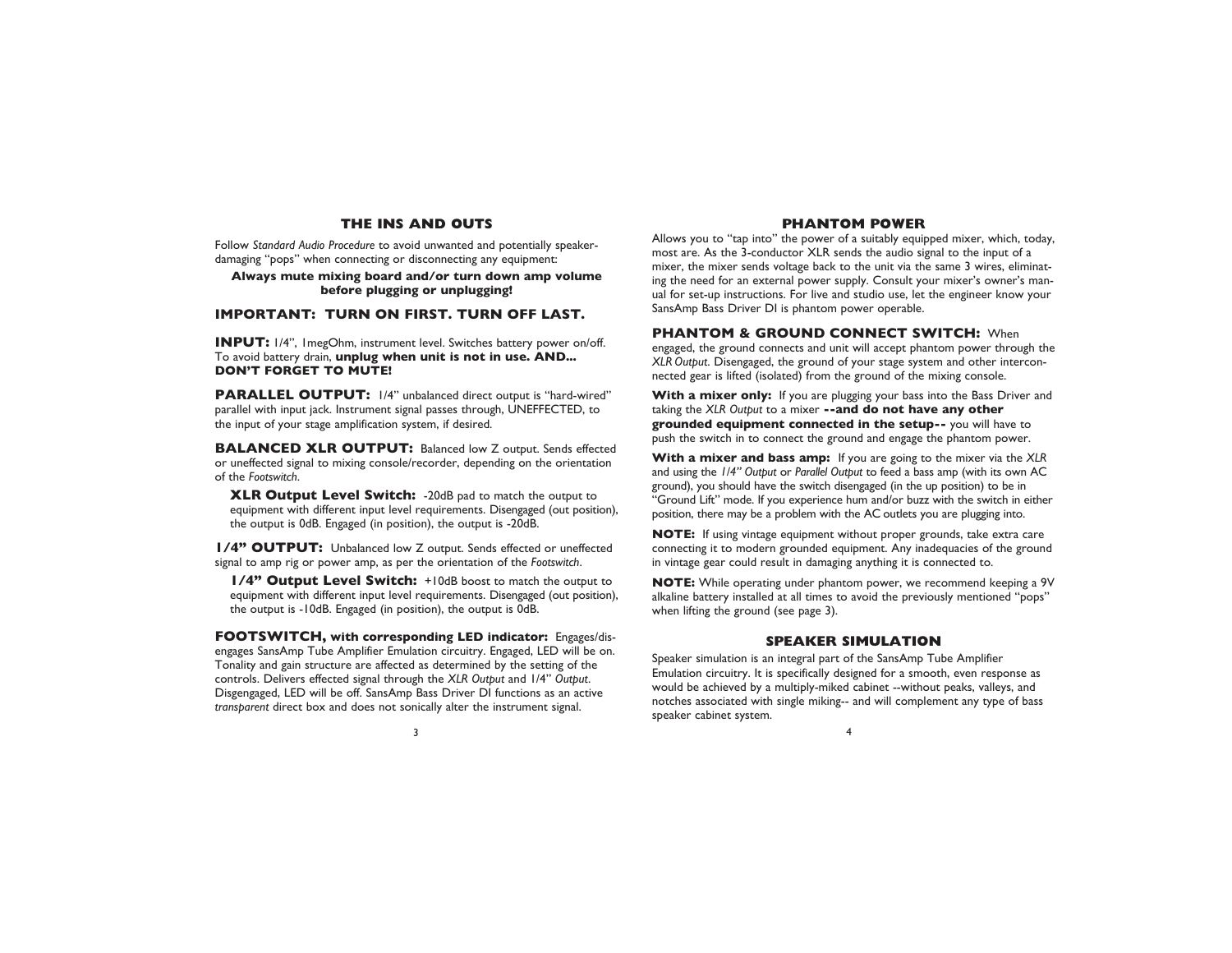# **NOTEWORTHY NOTES & CONSIDERATIONS**

**1) SansAmp Bass Driver DI is an interactive tool.** It will react differently to various signal levels, as well as your individual touch. For instance, a hotter signal and a heavy hand will increase the gain structure and result in more overdrive. A softer signal and a light touch decreases the gain structure for a cleaner sound. By using *Presence*, *Drive* and the EQ controls, you can achieve the proper mix of tonality and gain structure that best suits your style. For instance, if you want the high end to be cleaner and smoother, increase *Treble* and decrease *Presence*. If you want more overdrive, increase *Presence* and decrease *Treble*. This will bring out the upper harmonic content and attack. As you increase *Treble*, the high frequency content increases without changing the harmonic content.

#### **2) The noise level of SansAmp Bass Driver DI is exceptionally**

**low.** However, it may amplify noise emanating from the input source. Bear in mind that SansAmp Bass Driver DI's controls are unusually sensitive and do not require maximum levels of input to achieve high levels of output. To minimize noise going into SansAmp Bass Driver DI, we recommend the following:

> **a) Active electronic instruments** should have tone controls positioned flat. If you need to boost, do so slowly and sparingly. **b) Passive electronic instruments** should have volume and tone controls set at maximum.

**3)** When you push SansAmp Bass Driver DI to saturation, you get enhanced harmonics, just as you would with an overdriven tube amplifier. Depending on the setting, the unique circuitry limits transient peaks for an even meter reading, so that **outboard compressors or limiters may not be necessary.**

**4) Using effects.** One of the key attributes of SansAmp is the responsiveness to the dynamics and nuances of your playing technique. Therefore, your time-modifying effects should be placed *after* SansAmp. If placing a tone-modifying effect *before* SansAmp, be sure to set the output level of the effect at unity gain with the output level of the instrument.



®Registered trademarks of their respective companies. Names of sample settings are intended for descriptive purposes only.

5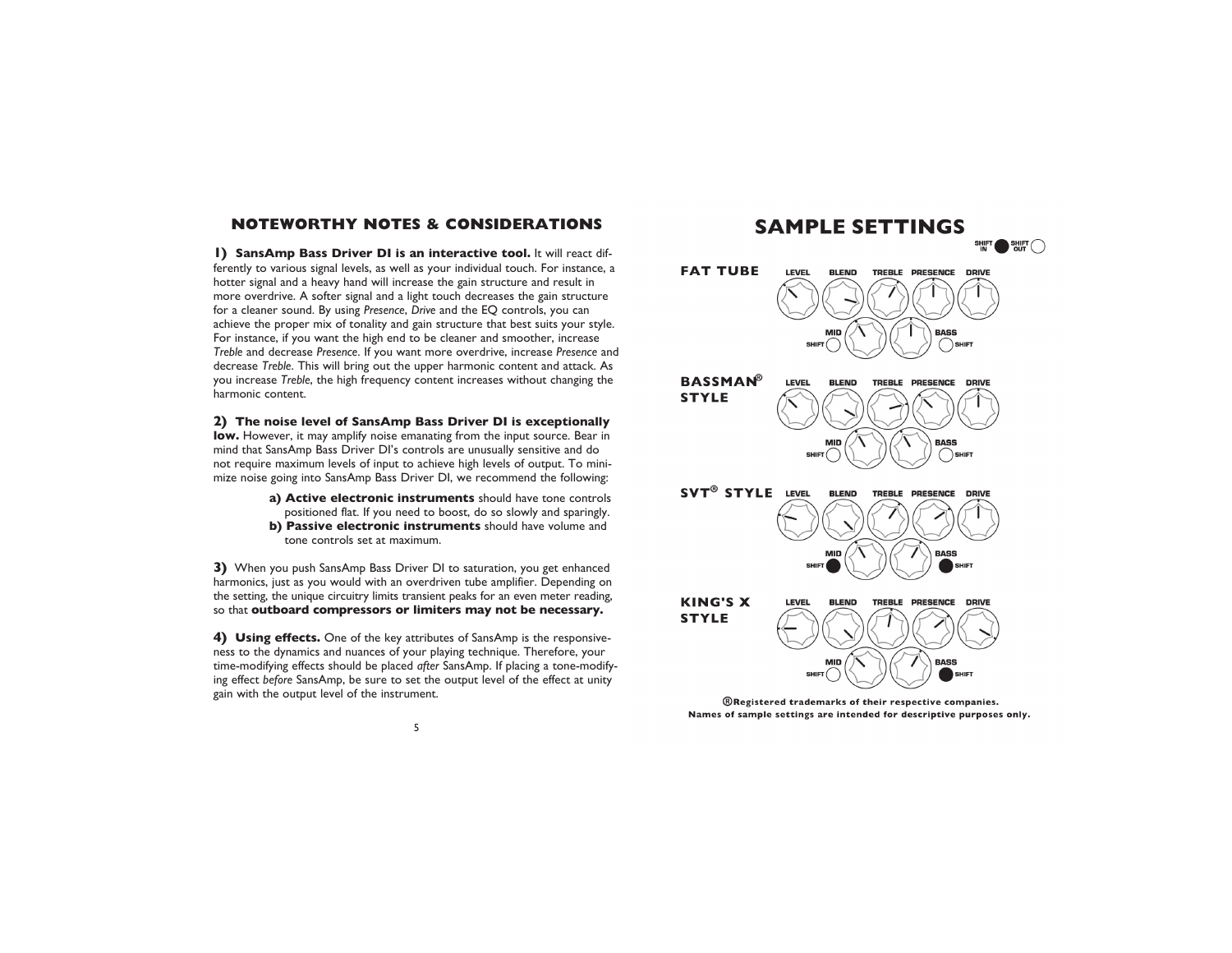

 $\mathbf{1}$